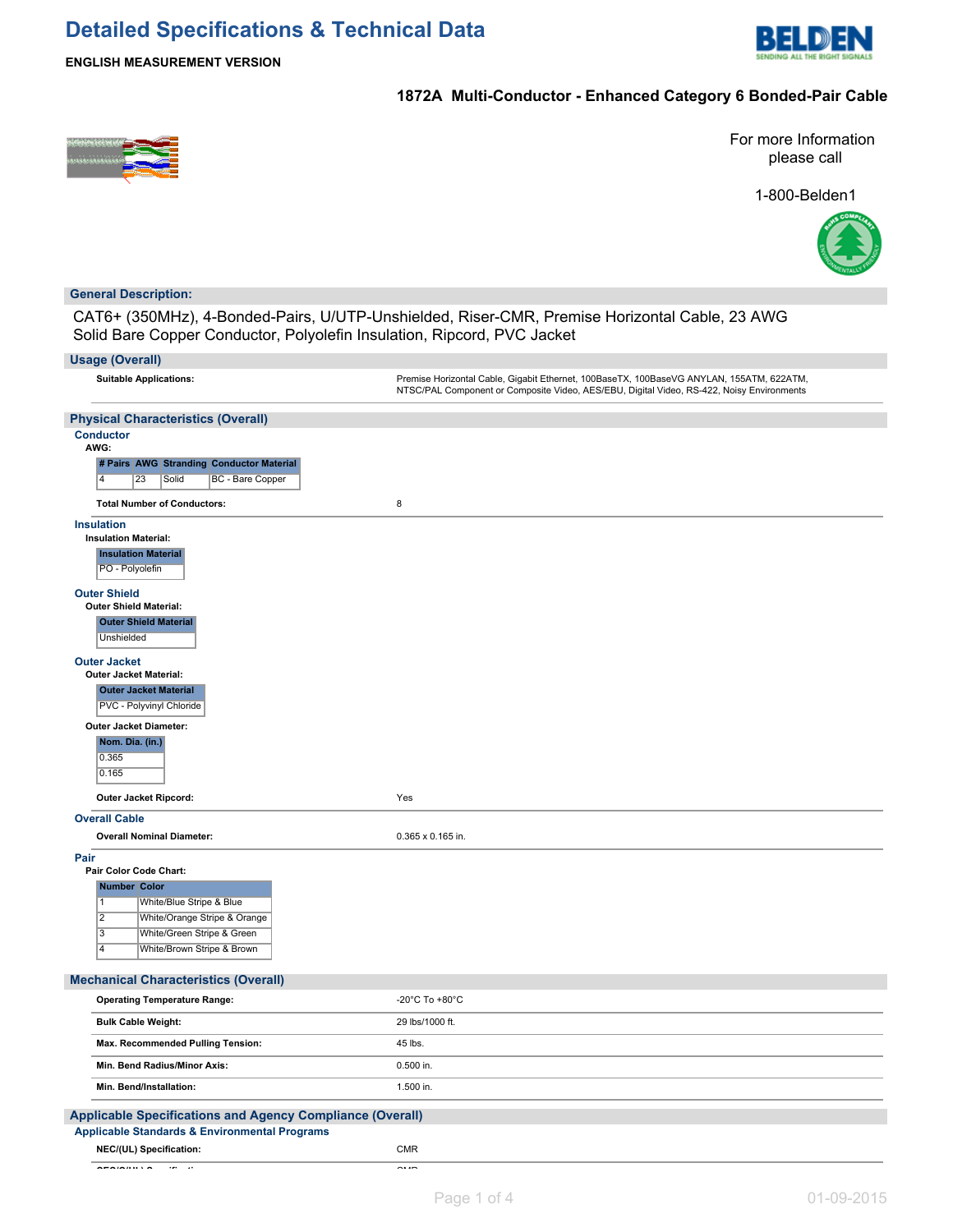# **Detailed Specifications & Technical Data**



# **ENGLISH MEASUREMENT VERSION**

# **1872A Multi-Conductor - Enhanced Category 6 Bonded-Pair Cable**

| CEC/C(UL) Specification:                               | <b>CMR</b>                          |
|--------------------------------------------------------|-------------------------------------|
| EU Directive 2011/65/EU (ROHS II):                     | Yes                                 |
| <b>Other Standards:</b>                                | ISO/IEC 11801 ed 2.1 (2008) Class E |
| <b>EU CE Mark:</b>                                     | No                                  |
| EU Directive 2000/53/EC (ELV):                         | Yes                                 |
| EU Directive 2002/95/EC (RoHS):                        | Yes                                 |
| EU RoHS Compliance Date (mm/dd/yyyy):                  | 01/01/2004                          |
| EU Directive 2002/96/EC (WEEE):                        | Yes                                 |
| EU Directive 2003/11/EC (BFR):                         | Yes                                 |
| CA Prop 65 (CJ for Wire & Cable):                      | Yes                                 |
| MII Order #39 (China RoHS):                            | Yes                                 |
| <b>Telecommunications Standards:</b>                   | Category 6 - TIA 568.C.2            |
| <b>Applicable Patents:</b>                             |                                     |
| <b>Country</b><br>www.belden.com/p                     |                                     |
|                                                        |                                     |
| <b>Flame Test</b><br><b>UL Flame Test:</b>             | UL1666 Vertical Riser               |
| <b>CSA Flame Test:</b>                                 | FT4                                 |
| Plenum/Non-Plenum                                      |                                     |
| Plenum (Y/N):                                          | No                                  |
| <b>Plenum Number:</b>                                  | 1874A                               |
|                                                        |                                     |
|                                                        |                                     |
| <b>Electrical Characteristics (Overall)</b>            |                                     |
| Nom. Mutual Capacitance:<br><b>Capacitance (pF/ft)</b> |                                     |
| 15.0                                                   |                                     |
| Maximum Capacitance Unbalance (pF/100 m):              | 49                                  |
| <b>Nominal Velocity of Propagation:</b>                |                                     |
| <b>VP</b> (%)                                          |                                     |
| 70                                                     |                                     |
| <b>Maximum Delay:</b><br>Delay (ns/100 m)              |                                     |
| 510 @ 100MHz                                           |                                     |
| Max. Delay Skew:                                       |                                     |
| Delay Skew (ns/100 m)<br>25                            |                                     |
| <b>Maximum Conductor DC Resistance:</b>                |                                     |
| DCR @ 20°C (Ohm/100 m)<br>7.500                        |                                     |
| Max. Operating Voltage - UL:                           |                                     |
| Voltage<br>300 V RMS                                   |                                     |
| <b>Maximum DCR Unbalanced:</b>                         |                                     |
| DCR Unbalance @ 20°C (%)                               |                                     |
| 3                                                      |                                     |

# **Electrical Characteristics-Premise (Overall)**

|  |  | Premise Cable Electrical Table 1: |  |  |
|--|--|-----------------------------------|--|--|
|--|--|-----------------------------------|--|--|

|       | Freq. (MHz) Max. Attenuation (dB/100 m) Min. NEXT (dB) Min. PSNEXT (dB) Min. ACR (dB) Min. PSACR (dB) Min RL (dB) |      |      |      |      |        |
|-------|-------------------------------------------------------------------------------------------------------------------|------|------|------|------|--------|
|       | 1.900                                                                                                             | 75.3 | 75.3 | 73.4 | 73.4 | 20,000 |
| 4     | 3.700                                                                                                             | 66.3 | 66.3 | 62.6 | 62.6 | 23.000 |
| 8     | 5.300                                                                                                             | 61.8 | 61.8 | 56.5 | 56.5 | 24.500 |
| 10    | 5.900                                                                                                             | 60.3 | 60.3 | 54.4 | 54.4 | 25,000 |
| 16    | 7.500                                                                                                             | 57.2 | 57.2 | 49.7 | 49.7 | 25.000 |
| 20    | 8.400                                                                                                             | 55.8 | 55.8 | 47.3 | 47.3 | 25.000 |
| 25    | 9.500                                                                                                             | 54.3 | 54.3 | 44.9 | 44.9 | 24.300 |
| 31.25 | 10.600                                                                                                            | 52.9 | 52.9 | 42.2 | 42.2 | 23.600 |
| 62.5  | 15,400                                                                                                            | 48.4 | 48.4 | 33.0 | 33.0 | 21.500 |
| 100   | 19,800                                                                                                            | 45.3 | 45.3 | 25.5 | 25.5 | 21,000 |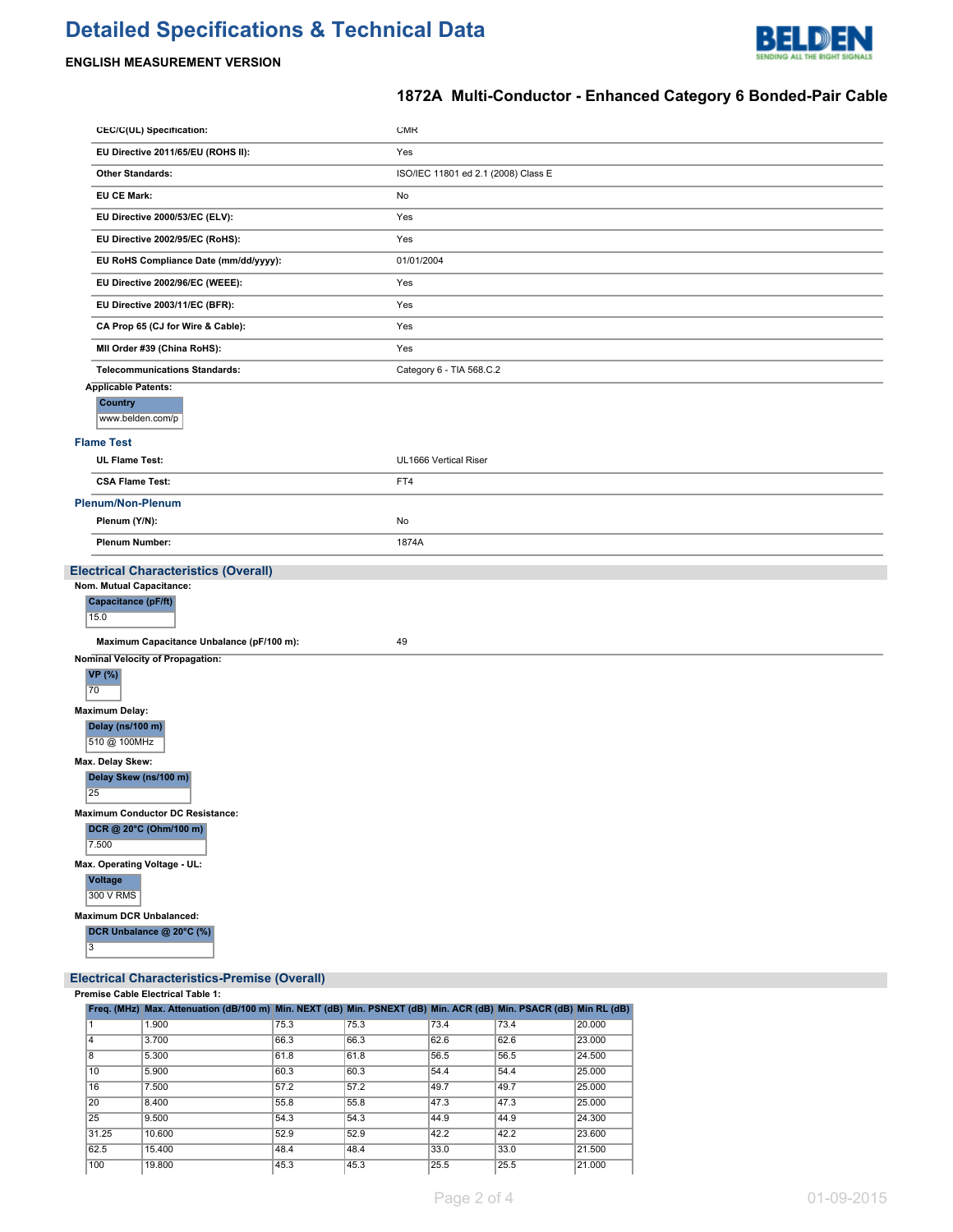# **Detailed Specifications & Technical Data**



## **ENGLISH MEASUREMENT VERSION**

## **1872A Multi-Conductor - Enhanced Category 6 Bonded-Pair Cable**

| 155 | 25.100 | 42.4 | 42.4 | 17.3   | 17.3   | 21,000 |
|-----|--------|------|------|--------|--------|--------|
| 200 | 29,000 | 40.8 | 40.8 | 11.8   | 11.8   | 21.000 |
| 250 | 32,800 | 39.3 | 39.3 | 6.5    | 6.5    | 18,000 |
| 300 | 36,400 | 38.1 | 38.1 | 1.7    | 1.7    | 18,000 |
| 350 | 39,800 | 37.1 | 37.1 | $-2.6$ | $-2.6$ | 17.000 |
| 400 | 43.000 | 36.3 | 36.3 |        |        | 14.000 |
| 450 | 46.000 | 35.5 | 35.5 |        |        | 14.000 |
| 500 | 48.900 | 34.8 | 34.8 |        |        | 14.000 |
| 550 | 51,800 | 34.2 | 34.2 |        |        | 14.000 |

#### **Premise Cable Electrical Table 2:**

|                 | Freq. (MHz) Input (Unfitted) Imp. (Ohms) Fitted Impedance Min. ACRF (dB) Min. PSACRF (dB) |              |      |      |
|-----------------|-------------------------------------------------------------------------------------------|--------------|------|------|
| 1               | $100 \pm 12$                                                                              | $100 \pm 15$ | 67.8 | 64.8 |
| 4               | $100 \pm 12$                                                                              | $100 \pm 15$ | 55.7 | 52.8 |
| $\overline{8}$  | $100 \pm 12$                                                                              | $100 \pm 15$ | 49.7 | 46.7 |
| 10              | $100 \pm 12$                                                                              | $100 \pm 15$ | 47.8 | 44.8 |
| 16              | $100 \pm 12$                                                                              | $100 \pm 8$  | 43.7 | 40.7 |
| 20              | $100 \pm 12$                                                                              | $100 \pm 8$  | 41.8 | 38.8 |
| $\overline{25}$ | $100 \pm 15$                                                                              | $100 \pm 8$  | 39.8 | 36.8 |
| 31.25           | $100 \pm 15$                                                                              | $100 \pm 8$  | 37.9 | 34.9 |
| 62.5            | $100 \pm 15$                                                                              | $100 \pm 8$  | 31.8 | 28.9 |
| 100             | $100 \pm 15$                                                                              | $100 \pm 8$  | 27.8 | 24.8 |
| 155             | $100 \pm 15$                                                                              | $100 \pm 8$  | 24.0 | 21.0 |
| 200             | $100 \pm 15$                                                                              | $100 \pm 8$  | 21.7 | 18.8 |
| 250             | $100 \pm 20$                                                                              | $100 \pm 8$  | 19.8 | 16.8 |
| 300             | $100 \pm 20$                                                                              | $100 \pm 8$  | 18.3 | 15.3 |
| 350             | $100 \pm 22$                                                                              | $100 \pm 8$  | 16.9 | 13.9 |
| 400             | $100 \pm 32$                                                                              | $100 \pm 8$  | 15.8 | 12.8 |
| 450             | $100 \pm 32$                                                                              | $100 \pm 8$  | 14.7 | 11.7 |
| 500             | $100 \pm 32$                                                                              | $100 \pm 8$  | 13.8 | 10.8 |
| 550             | $100 \pm 32$                                                                              | $100 \pm 8$  | 13.0 | 10.0 |

#### **Notes (Overall)**

**Notes:** Belden IBDN. Jacket sequentially marked at 2 ft. intervals. Values above 350 MHz are engineering information only. Third party verified to ANSI/TIA-568-C.2, Category 6.

#### **Put Ups and Colors:**

| Item#          | Putup    | <b>Ship Weight</b> | <b>Color</b>            | <b>Notes</b>            | <b>Item Desc</b>          |
|----------------|----------|--------------------|-------------------------|-------------------------|---------------------------|
| 1872A F6HA1000 | 1,000 FT | 36,000 LB          | <b>GRAY, DARK PEARL</b> |                         | CAT6+ 4PRB U/UTP CMR RIB  |
| 1872A F6H1000  | 1,000 FT | 34,000 LB          | <b>GRAY, DARK PEARL</b> | C                       | CAT6+ 4PRB U/UTP CMR REEL |
| 1872A X6GA1000 | 1,000 FT | 36,000 LB          | GOLD X6G                |                         | CAT6+ 4PRB U/UTP CMR RIB  |
| 1872A X6G1000  | 1.000 FT | 34,000 LB          | <b>GOLD X6G</b>         | $\overline{\mathsf{C}}$ | CAT6+ 4PRB U/UTP CMR REEL |
| 1872A 002A1000 | 1,000 FT | 36,000 LB          | <b>RED</b>              |                         | CAT6+ 4PRB U/UTP CMR RIB  |
| 1872A 0021000  | 1,000 FT | 34,000 LB          | <b>RED</b>              | $\overline{C}$          | CAT6+ 4PRB U/UTP CMR REEL |
| 1872A 003A1000 | 1,000 FT | 36,000 LB          | <b>ORANGE</b>           |                         | CAT6+ 4PRB U/UTP CMR RIB  |
| 1872A 0031000  | 1,000 FT | 34,000 LB          | <b>ORANGE</b>           | C                       | CAT6+ 4PRB U/UTP CMR REEL |
| 1872A 004A1000 | 1,000 FT | 36.000 LB          | <b>YELLOW</b>           |                         | CAT6+ 4PRB U/UTP CMR RIB  |
| 1872A 0041000  | 1.000 FT | 34,000 LB          | <b>YELLOW</b>           | $\overline{\mathsf{C}}$ | CAT6+ 4PRB U/UTP CMR REEL |
| 1872A 005A1000 | 1.000 FT | 36,000 LB          | <b>GREEN, DARK</b>      |                         | CAT6+ 4PRB U/UTP CMR RIB  |
| 1872A 0051000  | 1,000 FT | 34.000 LB          | <b>GREEN, DARK</b>      | $\overline{\mathsf{C}}$ | CAT6+ 4PRB U/UTP CMR REEL |
| 1872A 006A1000 | 1,000 FT | 36.000 LB          | <b>BLUE, LIGHT</b>      |                         | CAT6+ 4PRB U/UTP CMR RIB  |
| 1872A 0061000  | 1.000 FT | 34,000 LB          | <b>BLUE, LIGHT</b>      | lC.                     | CAT6+ 4PRB U/UTP CMR REEL |
| 1872A 007A1000 | 1,000 FT | 36.000 LB          | <b>VIOLET</b>           |                         | CAT6+ 4PRB U/UTP CMR RIB  |
| 1872A 0071000  | 1,000 FT | 34,000 LB          | <b>VIOLET</b>           | $\overline{\mathsf{C}}$ | CAT6+ 4PRB U/UTP CMR REEL |
| 1872A 009A1000 | 1.000 FT | 36,000 LB          | <b>WHITE</b>            |                         | CAT6+ 4PRB U/UTP CMR RIB  |
| 1872A 0091000  | 1,000 FT | 34.000 LB          | <b>WHITE</b>            | C                       | CAT6+ 4PRB U/UTP CMR REEL |
| 1872A 0101000  | 1,000 FT | 34.000 LB          | <b>BLACK</b>            | $\overline{\mathsf{C}}$ | CAT6+ 4PRB U/UTP CMR REEL |

**Notes:** C = CRATE REEL PUT-UP.

Revision Number: 6 Revision Date: 02-28-2014

© 2015 Belden, Inc All Rights Reserved.

Although Belden makes every reasonable effort to ensure their accuracy at the time of this publication, information and specifications described herein are subject to error or omission and to<br>change without notice, and the